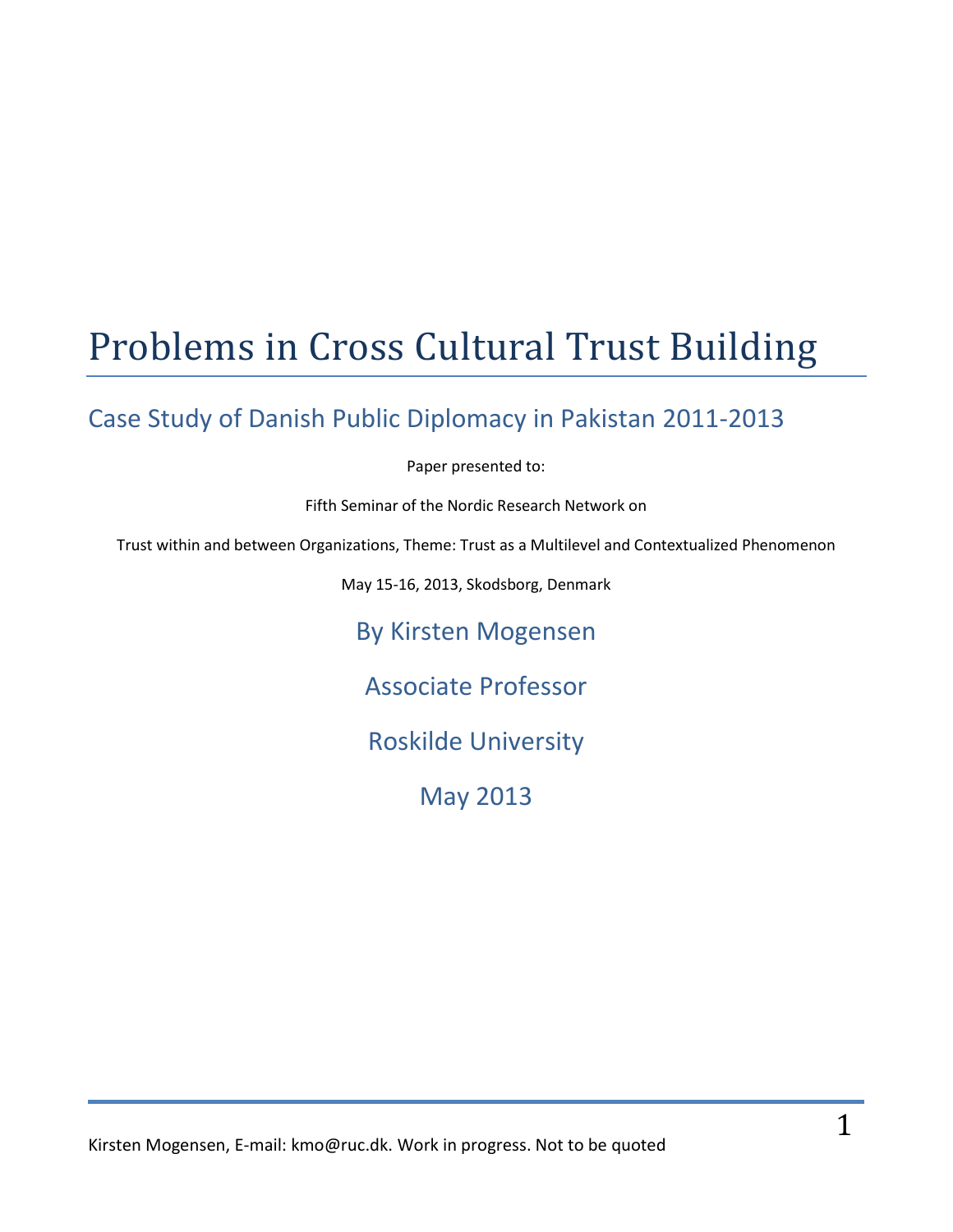## <span id="page-1-0"></span>**Abstract**

Based on an explorative study of the Danish Public Diplomacy activities in Pakistan this paper brings to attention a number of issues related to cross cultural trust building. The empirical data includes information from the communication consultant at the Danish Embassy in Islamabad, and other public documents from the Danish Foreign Ministry. The conclusion is a list of research problems that needs to be investigated in the future, because there are still too many unknown factors that are of relevance for international trust building.

## **Table of Contents**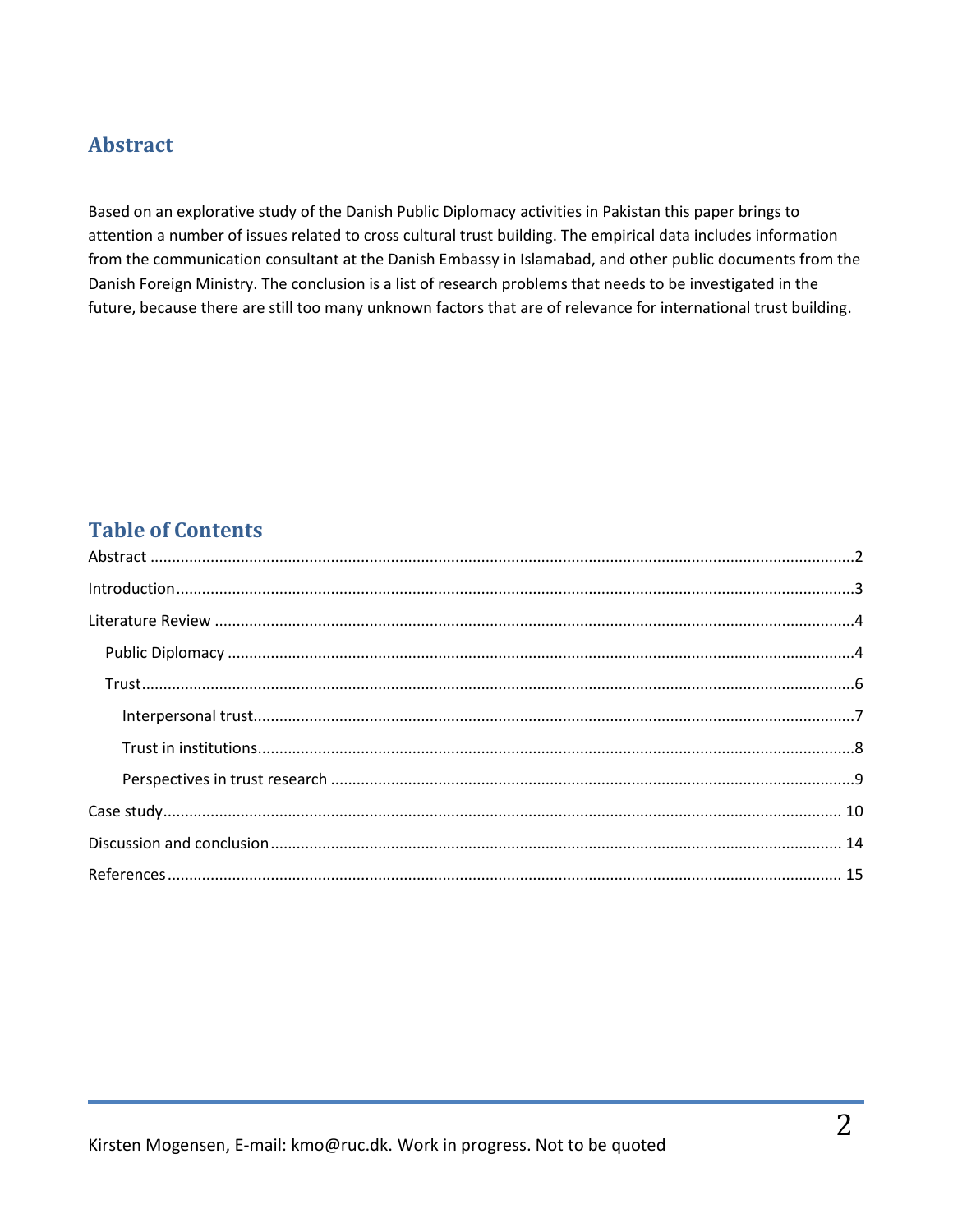## <span id="page-2-0"></span>**Introduction**

Following the Mohammed crisis in 2005-2006, Denmark scored low on trust in Pakistan. According to a 2011 Gallup Pakistan survey sponsored by the Danish Embassy in Islamabad, Denmark and the US were the least trusted countries. The question was:

Please rank the following countries in terms of trust on a scale if '1' to '14', that is please tell which one you trust the most, which one second and so on till the one you trust the least.

The base was 1140 men and women. Saudi Arabia, China, Iran and Japan scored highest on trust. Sweden, Norway and United Kingdom were among the least trusted (Akhtar 2013). The Democratic countries at the bottom of the scale may find this unfair because they tend to think of themselves as honest and transparent. Danes may know in their hearths that they are trustworthy. However, trust is not about being trustworthy. It is about other people being willing to take the risk related to trusting (Möllering 2012). Trust is a subjective emotion and no objective facts can force a person to trust somebody they don't trust just like no objective facts can force somebody to love another person. And what the Pakistani people told the Danish Embassy was that they were much more willing to take the risk of trusting Saudis; Chinese and Iranian than to run the risk of trusting Danes and their democratic allies. The trustor decides who to trust.

Coincidently, in the years after 2005 the image of Denmark has seemingly changed in Pakistan and there are a number of objective facts that the Embassy interprets as being linked to lack of trust, including increased negative coverage of Denmark in Pakistani media following the publication of the cartoons in 2005 (Akhtar 2013), a decrease in export of Danish goods to Pakistan during the years 2006-2010 (Eksportrådet 2013) and serious security problems for Danes visiting Pakistan, to the extent that the Foreign Ministry in its travel advice writes:

There is a serious risk of terrorist attacks, kidnappings and targeted killings throughout the country. As a result of militant extremist groups increased focus on Denmark, there is a risk that attacks can be directed against Danes (Udenrigsministeriet 2013).

It is not known how the Pakistanis ranked countries in trust before the Muhammad crisis or what their image of Denmark was then. After all Denmark is a very small country and it plays an insignificant role as trading partner for Pakistan, so we can't point to a logical connection between the publication of the cartoons and the lack of trust, even though the connection seems plausible from a Danish point of view. I any case, the Danish Embassy in Islamabad set out to win the trust of the Pakistanis. The challenge is truly multilevel and contextualized. As will be discussed in the literature review, a number of different surveys indicate that trusting plays a fundamentally different role in Pakistan than in the Nordic countries.

Seduction is a risky business not only in love life but also in trust-life. The norms for how to approach another person vary from culture to culture. As an example, the Nordic image of Pakistani people is that they generally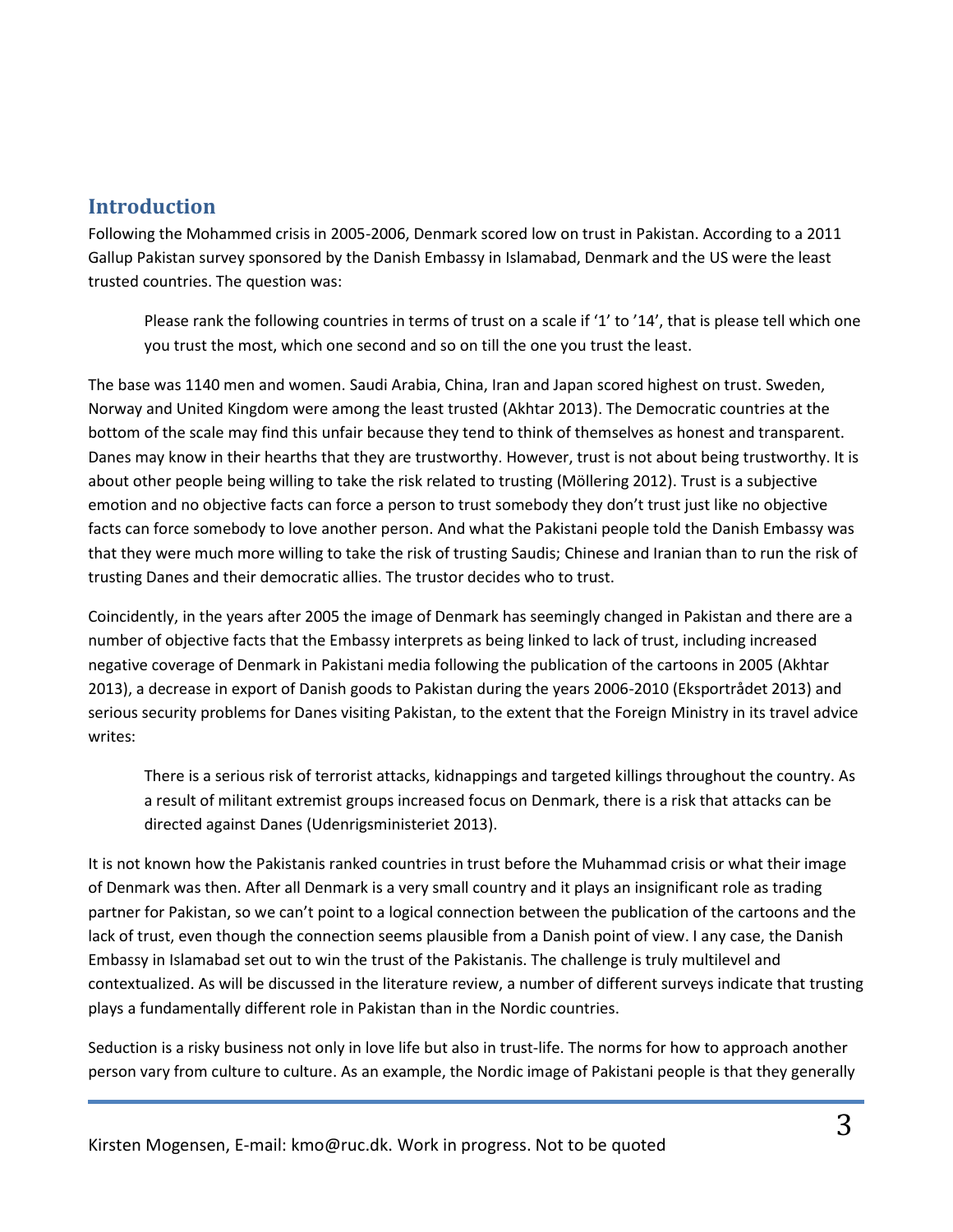emphasis traditional norms, formality and honor (Wikipedia 3), while Danes love Hans Christian Andersen's fairytale about the suitor "Clumsy Hans" with all the individuality, self-irony and norm breaking that it mediates. Especially when operating in an un-known territory, a trust-seeking suitor will always run the risk of stepping besides the culturally accepted norms and being seen as a little crazy, which may not improve one's image as a trustworthy person. . We don't know, to what degree trust in one self has an influence on how one is perceived as trustworthy by other people, especially people in different cultures, and this paper will not be able to answer that question. From a Western point of view, it seems obvious that it requires some selfconfidence to seek the trust of people who have distinctly different core values, but self-confidence may not be an advantage in cultures that emphasis a subordinate approach to for example religious dogma or family elders. In any case, trust building is a process and no matter what the suitor do, there is no guarantee that the result will be a yes to trusting.

This paper will describe some aspects of the Danish Public Diplomacy in Pakistan after 2010. The description is based on information provided by the communication consultant at the Danish Embassy in Islamabad. The purpose of the case study is to explore how the cultural context influences the possibility for trust building at multiple levels and by doing so be able to point-out questions of relevance for future research in trust building within the field of Public Diplomacy. In order to provide relevant insight, the campaign will be analyzed and discussed in the light of recent research in Public Diplomacy and trust.

The methodology is explorative and hermeneutic.

#### <span id="page-3-0"></span>**Literature Review**

The following literature review is focused on two major concepts of relevance for this paper: Public Diplomacy and trust, plus research perspectives.

### <span id="page-3-1"></span>**Public Diplomacy**

Public Diplomacy has a long history in the US and some other countries while in Denmark the concept was only adopted by the Foreign Ministry in the late 2000s as part of the crisis management strategy related to the Muhammad cartoons and the nation-branding strategy that followed in its aftermath (Mordhorst 2010: 36). Figure 1 illustrates how the Danish ministry uses the concept. When the term Public Diplomacy is used it refers to activities through which the Danish government communicates directly with citizens in another country. Target groups for Public Diplomacy activities include media, NGO's, companies, individuals and other nongovernmental institutions and persons (Holm 2009: 3). So far the Danish Public Diplomacy activities have primarily been within four themes that Denmark would like to be known for: 1) green tech, 2) the Danish welfare model, 3) global responsibility, and 4) creativity. According to Angell (2010), New Public Diplomacy is born out of the more traditional cultural diplomacy and in that light it is interesting, that the Danish themes stay clear of the more controversial democratic values like freedom of speech that could remind people in Pakistan and other countries about the Muhammad cartoons.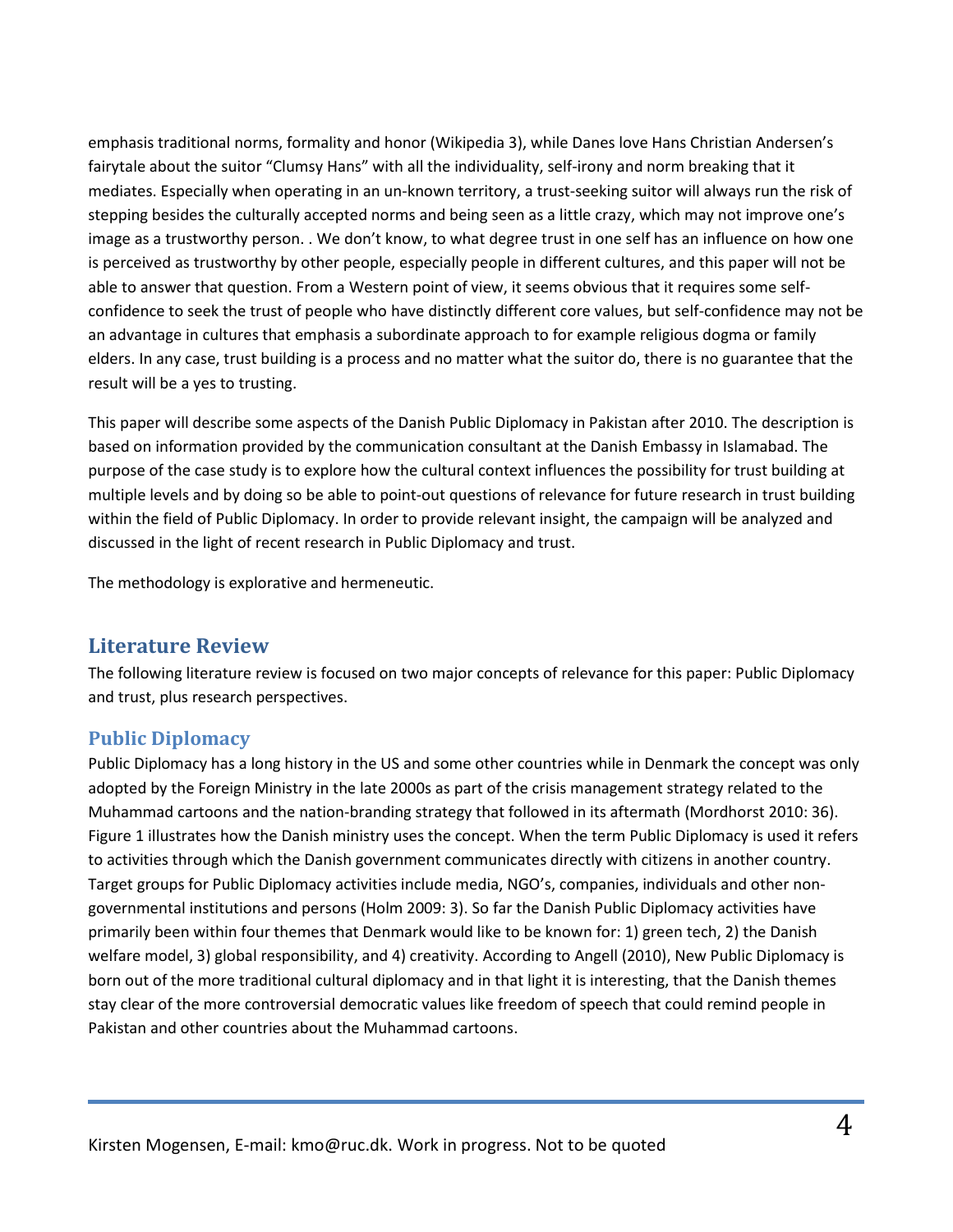

#### **Figure 1: Public Diplomacy as illustrated by the Foreign Ministry (Johannesen 2009: 4)**

The purpose of the nation-branding strategy is to change the image of Denmark from a farmland to a modern country (Mordhorst 2010: 30) because it makes sense in an economic logic:

Nation-branding is an expression of the globalization of nationalism (...). The national project shifted from being focused on the formation of national identity within the nations to be used externally, and in the process it is adapted to the economic frameworks of understanding. Now it is not primarily about legitimizing the nation's political actions, but about using the national image to ensure economic prosperity (...).The shift from politics and culture to economy can be seen by the fact that the tools and methods come from the disciplines of marketing and branding which has been developed by business studies (Mordhorst & Østergård 2010: 10; translated from Danish by Google).

A number of different logics are involved in the modern diplomacy. Traditionally, diplomats draw on logic and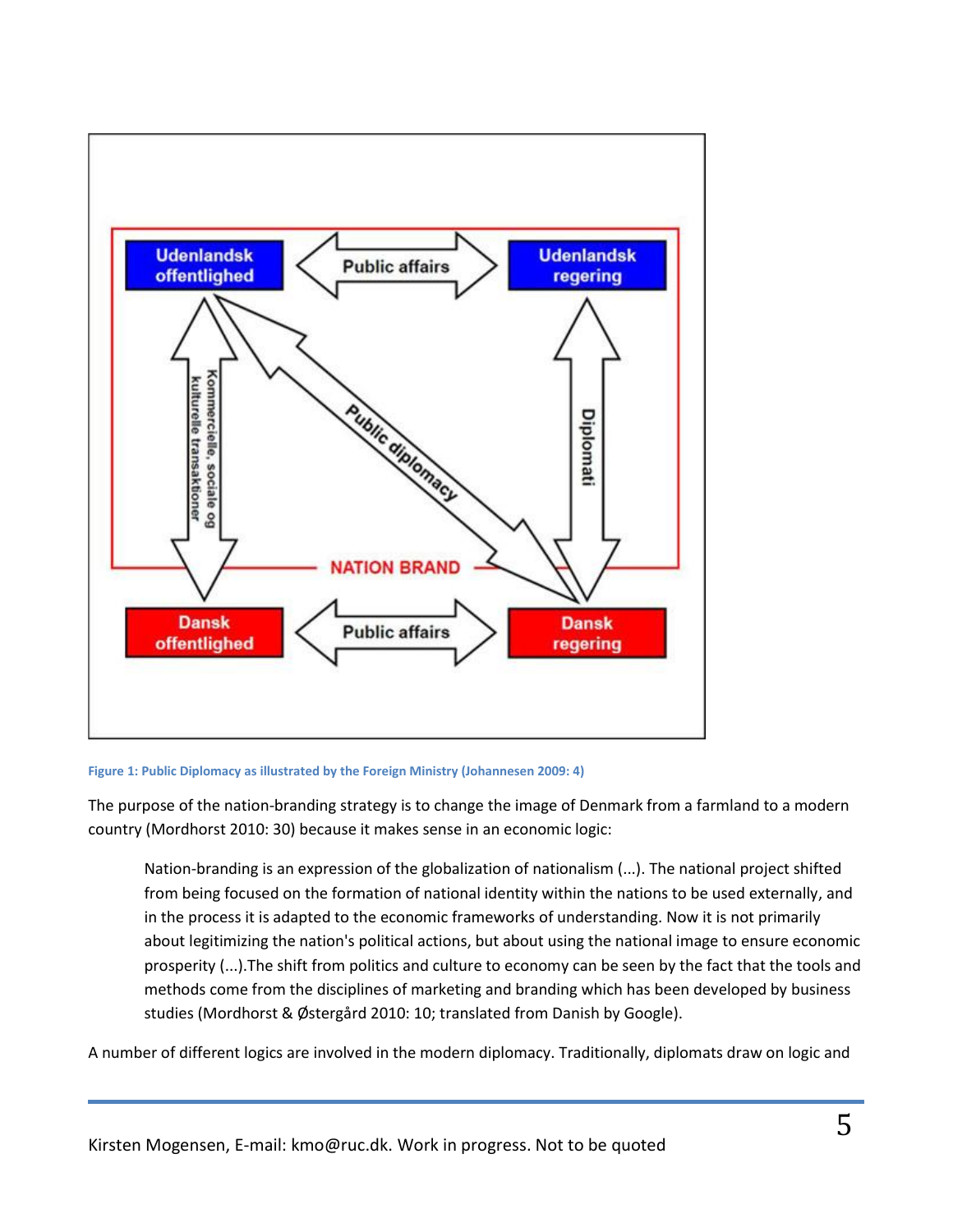insights from the field of political science, while nation-branding draws on insight from marketing and modern Public Diplomacy draws on insight from Public Relations. Just as the perspectives on diplomacy now is cross disciplinary, the Danish nation-branding strategy is administered by a cross ministerial taskforce (Frelle-Petersen et al. 2012: 168).

Different logics are used to explain the origin of the Public Relations industry in the beginning of 20<sup>th</sup> century, including a functionalist logic, an institutional logic and a cultural logic (Vos 2011). From a functionalistic point of view, Public Relations developed as companies' response to a critical press – in the USA the critical journalists during this period are known as the Muckrakers. From an institutional logic it was the result of creating an institution – in the USA the Committee on Public Information – with people from different professions:

Each profession brought with it established rules and routines. Within a new organizational context, those rules and routines mixed together to produce new means of communication and persuasion (Vos 2011: 127).

From a cultural logic Public Relations developed in response to cultural values, attitudes and ideas – in the USA the progressive movement:

The progressive movement took aim at those decision-making processes that affected the public but proceeded out of the public view. Public policy should not be crafted by party bosses in smoke-filled rooms, nor should public life be dictated by business titans in corporate boardrooms (Vos 2011: 130).

It is tempting to compare the cultural logic to the  $21<sup>st</sup>$  century Public Diplomacy and add: International cooperation should not be created by Ambassadors hidden behind doors in the embassies. However, the crossdisciplinary organization of the nation-branding campaign also allows for new means of communication to develop in accordance with the institutional logic, and the campaign itself is often justified with reference to the functional logic – as a response to the Muhammad crisis.

Compared to the total amount spend on nation-branding, the budget for Public Diplomacy is less than ten percent. In the scholarly literature Public Diplomacy is sometimes referred to as "soft power" - a supplement to traditional "hard power" (Angell 2010). According to Mordhorst and Østergård (2010: 13), the Danish Public Diplomacy section has in some cases functioned as a bridge between classic diplomacy and nation-branding.

#### <span id="page-5-0"></span>**Trust**

Möllering in the *Handbook of Advances in Trust Research* (2013) summarizes key findings based on an extensive literature review. There seems to be a general agreement that trusting implies a willingness to be vulnerable and that it is necessary to constantly work on the relationship in order for the trustor to keep trusting. In other words, while trust may be a noun, trusting is an ongoing activity. One may have experienced a wonderful trusting relationship yesterday but something happened – or did not happen as expected – and the trusting stopped. Recently, scholars have been interested in how to get back into trusting mood when one of the parties for some reasons lost trust in the other, such as when some Pakistanis say that they lost trust in the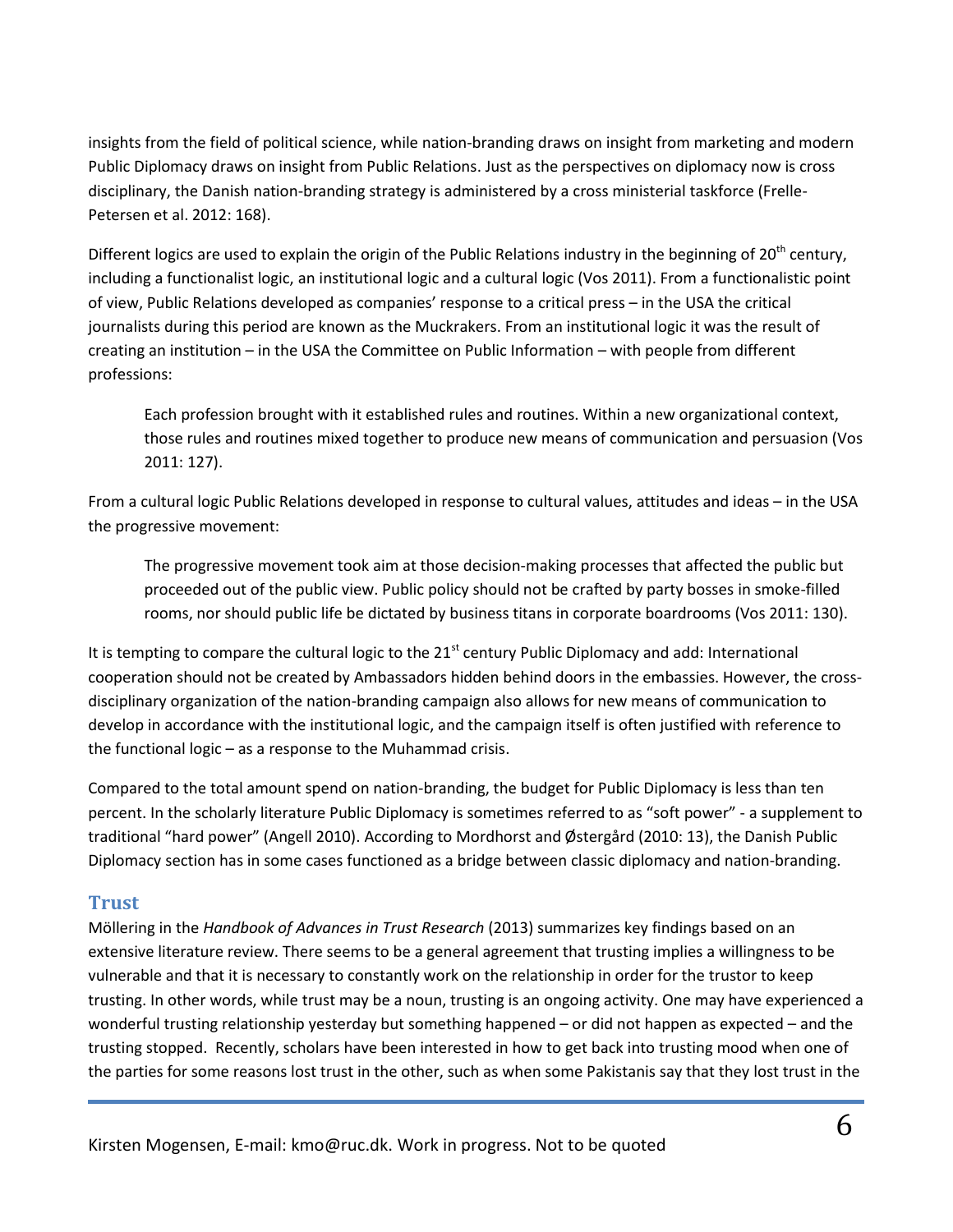Danes in connection with the Muhammad crisis. Möllering writes:

(re)building trust is contingent upon the circumstances and history of specific social relationships so that there are different ways of 'trusting' in the sense of developing positive expectations in the face of uncertainty (2013: 2).

In other words, it will be relevant to look at evidence of how the relationship between the two nations was before the crisis. This is in accordance with findings in parts of the crisis management literature, e.g. Brown & White concluded:

People with a positive relationship with the organization were less likely to place blame for the crisis on the organization regardless of crisis response strategy. The study provides evidence that maintaining positive relationships with stakeholders may be more important than individual crisis strategies (2011: 75)

A throughout study of trust repair in connection with Public Diplomacy should therefore include an investigation into the relationship as it was before the crisis. An interesting question in that regard is to what extends trusting must be mutual? Or expressed differently: Can Clumsy Hans win the hearth of the princess through persuasion technics that does not require that he himself becomes vulnerable by trusting her?

We know from surveys that different cultures seems to trust I different ways and that there are huge differences between Danes and Pakistanis when it comes to who and what they say they trust. As examples we will look at surveys on interpersonal trust and trust in institutions:

#### <span id="page-6-0"></span>**Interpersonal trust**

According to an article on Wikiprogress, the most commonly used cross-country survey to measure interpersonal trust is the World Values Survey. Participants in the survey are asked the following question developed by Rosenberg (1956):

Generally speaking, would you say that most people can be trusted or that you need to be very careful in dealing with people?

What the researchers focus on is the percentage of people who reply "most people can be trusted." I a World Values Survey using data collected between 1994-2008 people in Norway, Sweden and Denmark report the highest levels of trust in other people. Among the Nordic respondents more than 60 pct. of interviewed answered that most of people can be trusted (Wikiprogress 2013).

Across the world people tend to trust their neighbors more than they trust strangers. According to a 2007 Gallup World Poll on who people trusted would return a lost wallet and the valuables contained in it: a neighbor, police or a stranger most people around the world trusted their neighbors more than police and stranger:

Police and neighbours are trusted almost equally to return valuables in 21 countries, but in the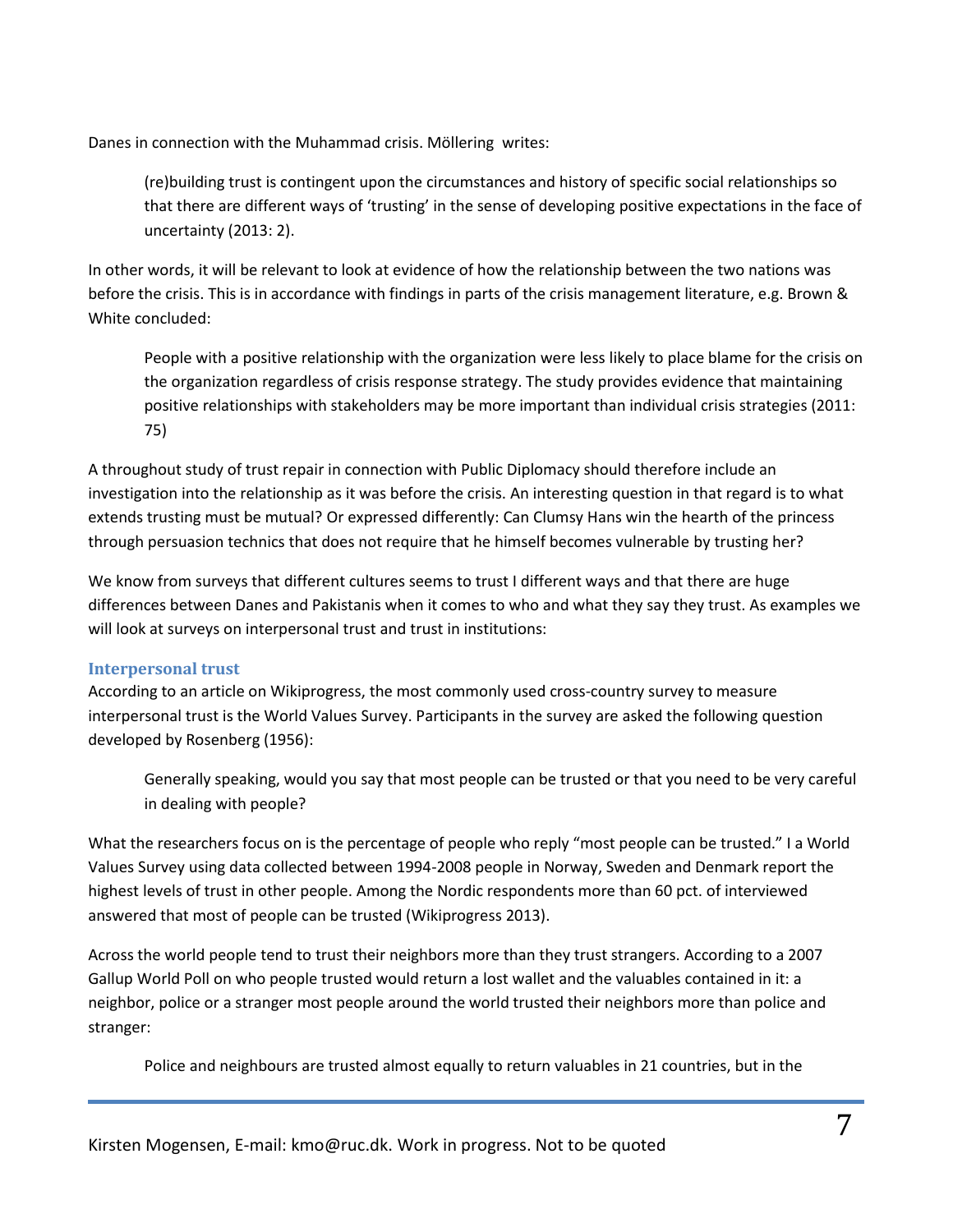majority of countries, citizens are more trusting of their neighbours than they are of the police. Not surprisingly trust in strangers is lower, but it is relatively high in countries such as New Zealand, Switzerland and Norway. However, in nearly 80 nations around the world, less than one-quarter of respondents believe strangers would return a lost wallet to its rightful owner (Wikiprogress 2013).

The tendency to trust neighbors more than strangers indicates that personal knowledge of another person plays a major role for the level of trust and that may have to do with expectations. It is easier to judge the level of risk when one knows the other person. In theory, though, it could also be linked to reciprocity. I may expect my neighbor to return the valet because then I will own him a favor – the same logic we know from gift exchange. If the police is not corrupt, it will not have such incentives to return the wallet but will act out of another logic. The same can be said about the stranger.

What these surveys illustrate is that in most places in the world, strangers cannot expect to be trusted. Trusting seems to be linked to knowledge and to some kind of reciprocity on the practical level. In international relations, trade is an example of such reciprocity on the practical level. Based on experience, the parties learn what to expect regarding delivery and payment. However, does unilateral gift giving such as development aid also contribute to trust building? What would motivate the receiver to trust the giver and vice versa? This is a relevant question because much Public Diplomacy build on the expectation that different kinds of gifts will help create trust.

#### <span id="page-7-0"></span>**Trust in institutions**

Worldwide lack of trust in national institutions and leadership is considered a major problem these years (JDS 2013; World Economic Forum 2012). Surveys regularly ask people I different countries which institutions they trust, and in general people in the Nordic countries express more trust in political and judiciary systems than people in most other countries. According to a Gallup World Pool from 2007 there seems to be a negative correlation between the Gallup National Institutions Index and the Corruption Index (Wikiprogress 2013). Corruption is a major problem in Pakistan (Wikipedia1: 2013), while the Nordic countries hardly have any problems with corruption (Wikiprogress 2013). Similarly, while the Nordic people express a general trust in democratic institutions (OSCD 2007: 112), the Pakistanis express skepticism about their political leadership (Gilani Research Foundation 2012) and instead the majority of Pakistani trusts religious leaders:

According to a Gilani Research Foundation survey carried out by Gallup Pakistan, 45% of people say they trust the NGO sector whereas a considerable majority expressed their trust in Religious Leaders (74%), Educational Institutions (67%) and Media (66%) (Giliani 2013).

What these numbers reflect may be the de facto national leadership in Pakistan. When people primarily trust their religious leaders and are skeptical towards their democratic elected political leaders the de facto government is the theocracy even though there is an elected political leadership as part of a formal structure. This can be compared to a company where the de facto leader is not the CEO.

Pakistanis are trusting their religious leaders and – as mentioned earlier - countries with a leadership that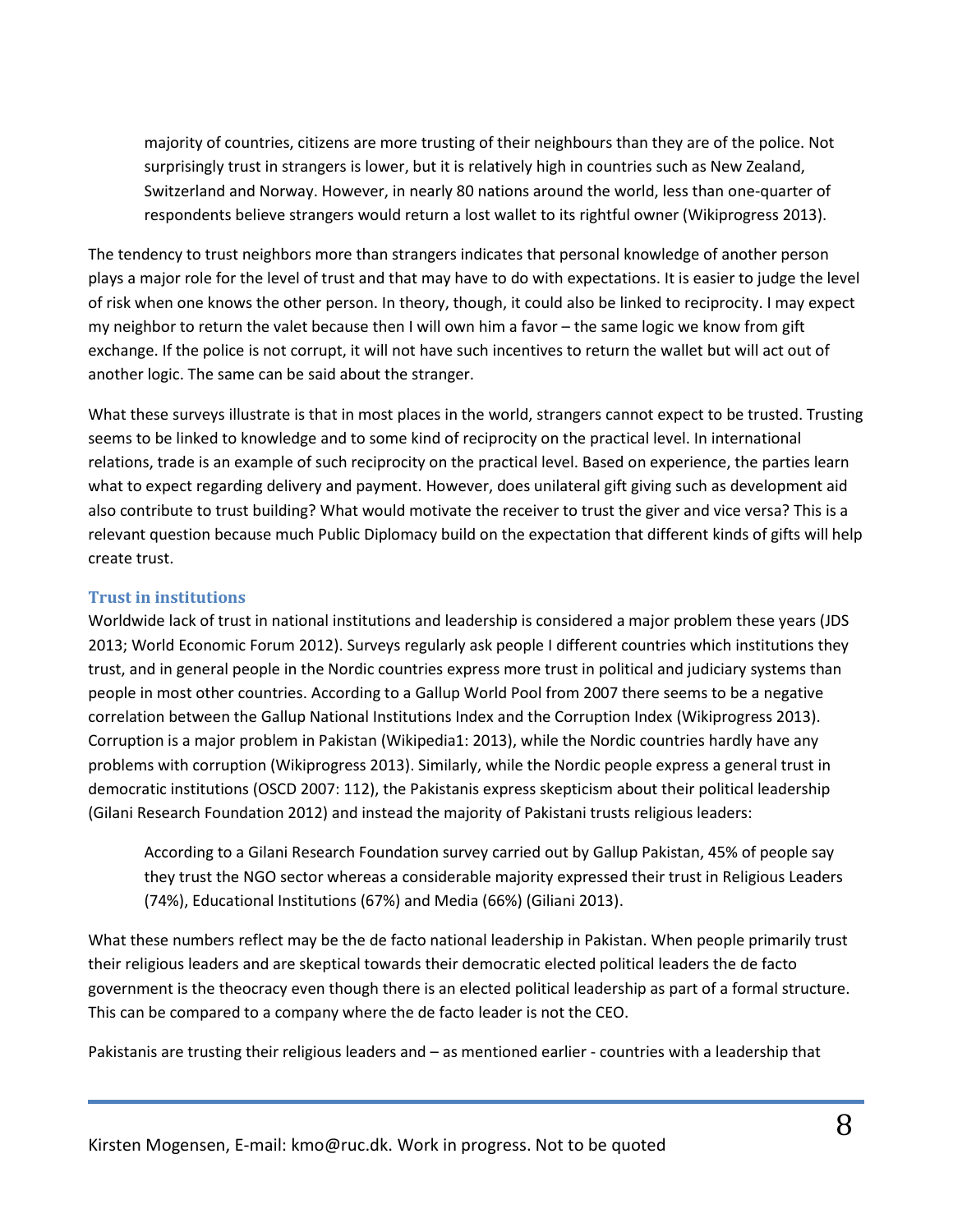shares the values of their own religious leaders such as Saudi Arabia and Iran. This creates a huge problem for Public Diplomacy because it follows from the logic of theocratic philosophy that religious leaders representing *other* religious views are not divinely guided and not be followed. World history shows that even the most honest, generous, respectful and good hearted man or woman will be killed by theocrats if the person is considered to be a heretic. Fortunately, today religious leaders control the state power in a limited number of countries. However, the world is full of religious people, so we may ask more broadly: Is conversion to their religion the only way to gain the trust of religious people or is it enough if the trustee avoids signs of disrespect such as the Muhammad cartoons? What role does worldviews like religion play in trust building?

Democratic values like exchange of ideas and human rights may not be the answer to the lack of trust. Since the Pakistanis in general express little trust in their own political leaders and democratic institutions, it makes sense, if they don't trust political leaders and democratic institutions just because they belong to another country.

Trust theory emphasis share values as essential for trusting (Gillespie & Mann 2004). The challenge for the Danish Embassy in Islamabad was to ask the Pakistanis for a trusting relationship even though the shared value foundation was limited. So in order to gain the trust of Pakistani people in general, Danish diplomats had to persuade the Pakistani that they - if not shared – then at least respected their religious values.

Because shared values is thought to have positive impact on the willingness to run the risk of trusting, the Public Diplomacy field have experienced with branding images of shared values, but it is a risky affair. A major US campaign was the *Shared Values Initiative* that was launched soon after September 11, 2001, and "was intended to sell a "new" America to Muslims around the world by showing that American Muslims were living happily and freely in America without persecution" (Wikipedia 2:2013). The degree to which the campaigns succeed has been discussed; however the idea about shared values as a trust-building element in Public Diplomacy also plays a role in Danish Public Diplomacy as will be described later in this paper.

#### <span id="page-8-0"></span>**Perspectives in trust research**

For research in the process of trusting, Möllering presents frameworks consisting of five different perspectives: 1) continuing, 2) processing, 3) learning, 4) becoming and 5) constituting (Möllering 2013: 5).

The Pakistani case study fits nicely in the category continuing because central in the study are surveys of trust level at different points in time during which the Danish Embassy has implemented some inventions in order to change the image of Danes among Pakistanis. The results of these surveys are not presented in this paper, but will be in a later article.

It is open for discussion whether our data allow us to say something about processing of data that are relevant for trust, since such process does not only take place inside the individual minds "but also in all kinds of social processes of communicating and sense-making" (Möllering 2013: 6). The fact that the processing can take place outside of individual peoples' minds makes it possible to observe.

Clearly some of the measures taken by the Embassy created an opportunity for Pakistani community leaders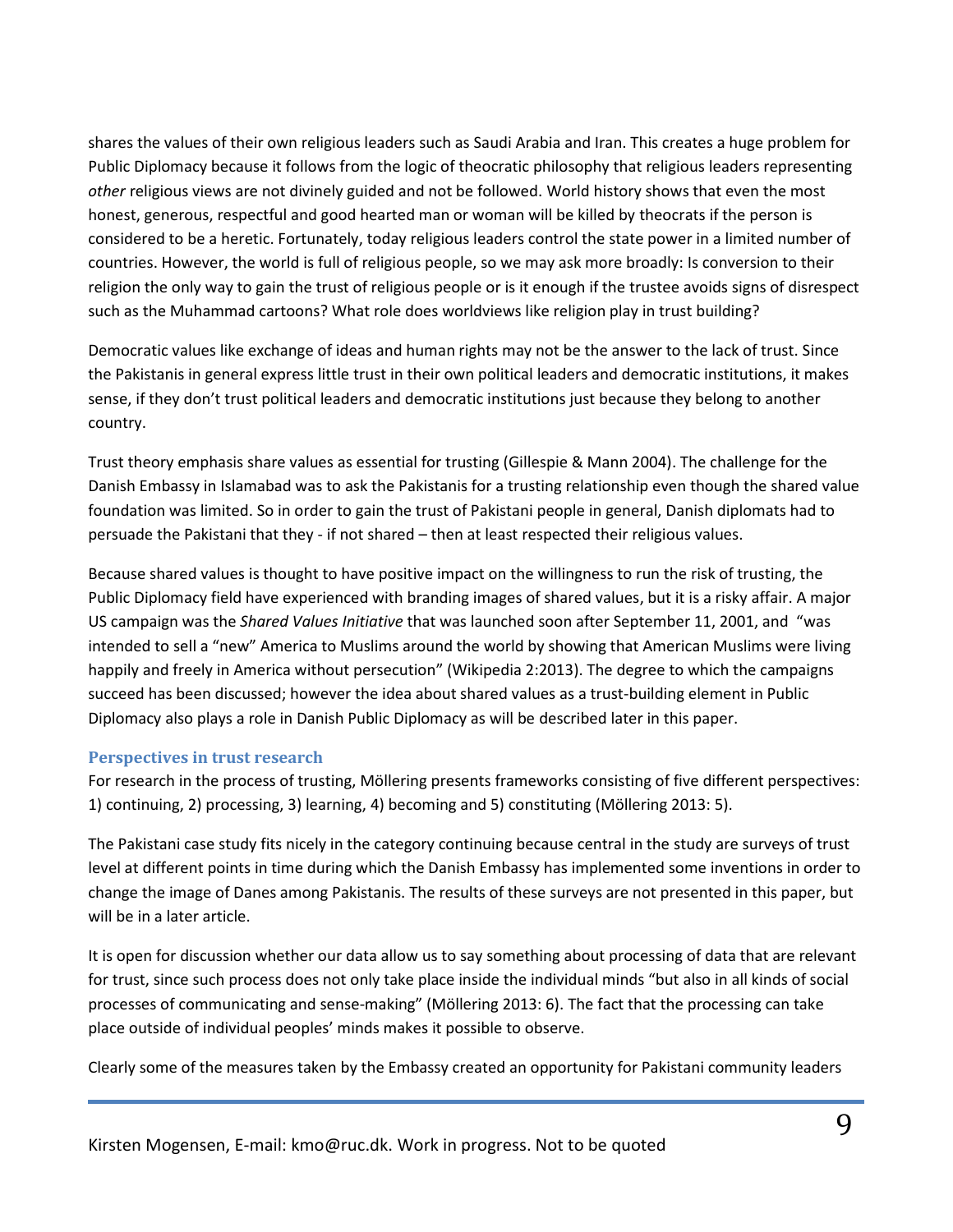and Danes to learn about each other which places us in category 3. Category 4 deals with how the process of trusting changes our identity and since it in Möllering's view can be "extended to organizations and institutions" (Möllering 2013: 9) one may argue that just the fact that Denmark makes an effort to communicate to the Pakistani people shows its "willingness to belong to a collective" (Möllering 2013: 8) and in that sense be willing to change. Finally, the strategy may also constitute social structures where trusting becomes practice. The various views presented by Möllering are therefore all relevant to the study of the campaign even though they are not used in this paper.

## <span id="page-9-0"></span>**Case study**

If it easier for people to trust others that are similar to themselves than to trust strangers, then a closer look at what constitute the two nations makes it obvious why the Danes and the Pakistanis do not trust each other. In this paper the focus is on Pakistanis lack of trust because Denmark went out in pursue of that trust, however the travel advise from the Foreign Ministry is just on expression of the fact that Danes don't trust the Pakistanis. The relationship between the two nations is one of *distrust*. So let us take a look at some differences:

Pakistan is the sixth largest country in the world in terms of population. It has approximately 180 million inhabitants which is +30 times the population of Denmark. Pakistan is a federal parliamentary republic consisting of four provinces: Punjab, Sindh, Khyber Pakhtunkhwa and Balochistan plus some territories. Within this state live people with very different cultures, languages and social economic level, while Denmark has a relatively homogeneous population. More than 90 pct. of the Pakistani population is Muslims whereas approximately 90 pct. of the Danish population is Christian. Pakistan has the seventh largest standing army in the world and is the only Muslim country with nuclear weapons. The Danish military is insignificant and Denmark does not have nuclear weapon. Pakistan has huge problems with illiteracy and corruption, while Denmark has hardly any problems regarding illiteracy and corruption. Pakistan's GDP per capita is approximately \$ 3000 (Wikipedia 1: 2013) whereas Denmark's is approximately 20 times higher (Denmark.dk).

Denmark has a long tradition with privately owned news media and has enjoyed press freedom in approximately hundred years, while in Pakistan independent privately owned news media is a relatively new phenomenon. However, the media industry I Pakistan has developed since President Musharraf opened up for private and international investments in 2001. Today there are more than 90 television channels, hundred radio stations and 1400 print media titles. Media training is organized around the country and there is a wellorganized network of press clubs (Agahi 2012). In Denmark journalists hardly have any security problems, while unfortunately a growing number of journalists are killed when covering politics, war, crime, corruption, and human rights issues in Pakistan (CPJ 2013). The security situation leads to self-censorship among Pakistani journalists and also in Denmark censorship is on the media agenda due to perceived terrorism treads. The Pakistani provinces are quite different in terms of living conditions and also in terms of media use (Gallup Pakistan Survey 2012, copied from Akhtar 2013), but television plays a major role in all provinces: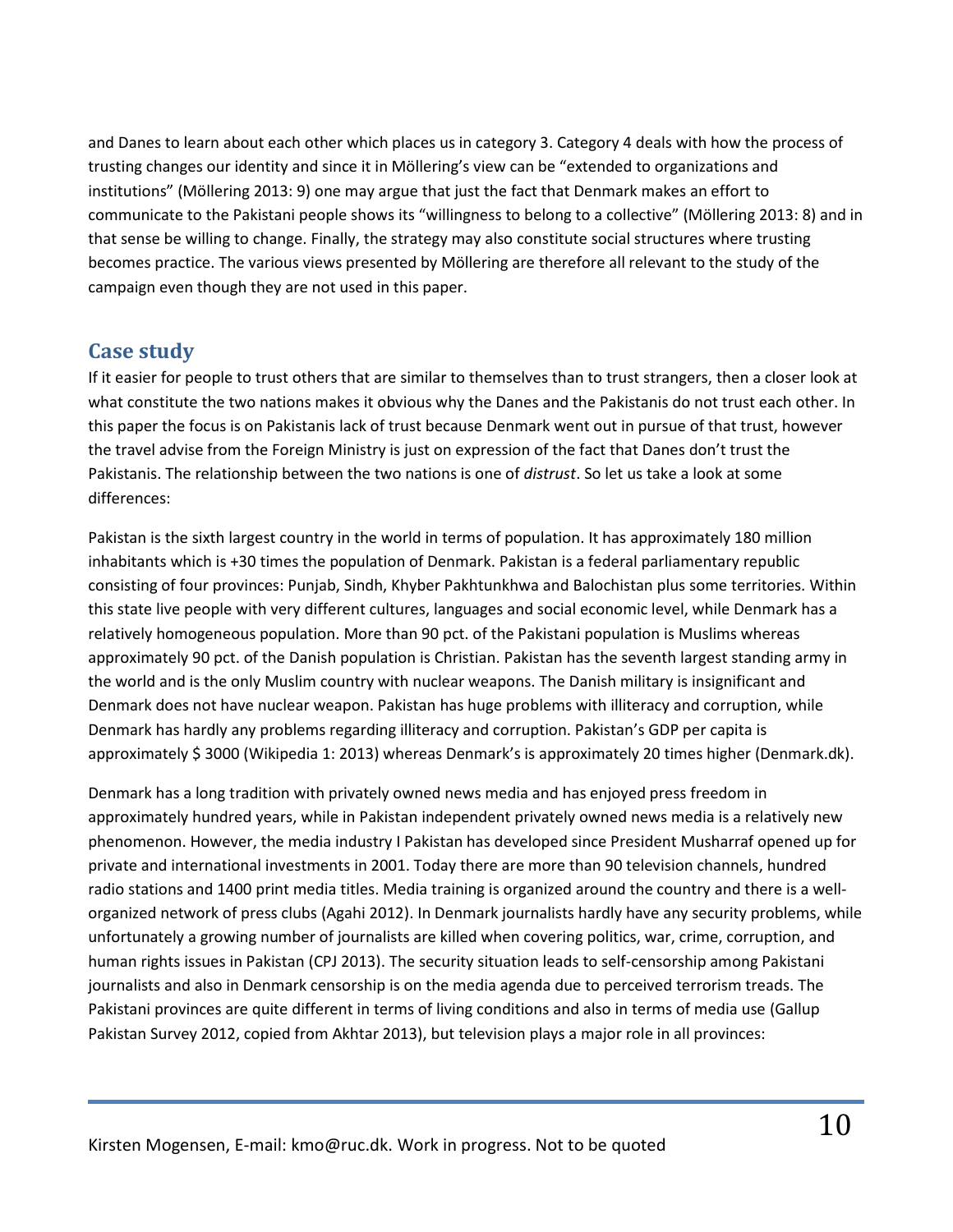|                                 | Punjab | Sindh | <b>KP</b> | <b>Balochistan</b> |
|---------------------------------|--------|-------|-----------|--------------------|
| TV Market<br>Penetration        | 75%    | 88%   | 99%       | 76%                |
| Newspaper Market<br>Penetration | 24%    | 23%   | 26%       | 38%                |
| Radio Market<br>Penetration     | 20%    | 14%   | 37%       | 33%                |
| Mobile Market<br>Penetration    | 44%    | 36%   | 84%       | 44%                |
| Internet Market<br>Penetration  | 4%     | 4%    | 3%        | 3%                 |

When it became known that the Danish newspaper Jyllands-Posten had published 12 editorial Mohammed cartoons on 30 September 2005 and that the Danish government would not punish the newspaper, Muslims around the world protested and this was also the case in Pakistan. Pictures of the anger expressed during demonstrations can be found on Google.

At the Embassy in Pakistan it is the impression that the outrage may also have had an effect on the trade between the countries as shown in this table from the Danish Foreign Ministry (Eksportrådet 2012). It shows that the Danish export of goods to Pakistan dropped from 2005 to 2006 and stayed at that lower level until a sudden rise in 20011. Coincidently the Danish Embassy in Islamabad made a conscious effort to improve the relationship with the Pakistanis through Public Diplomacy from 2010.

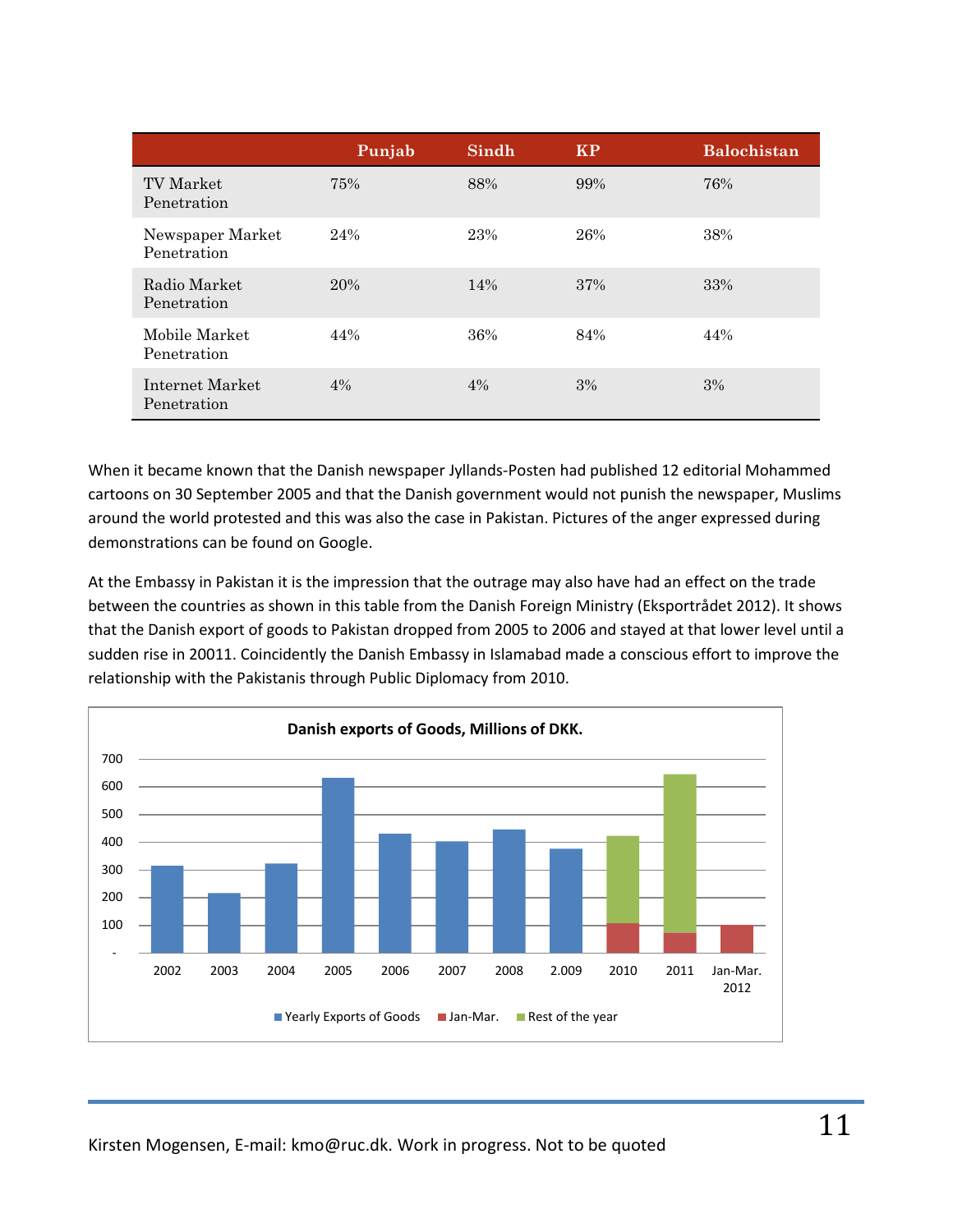

The Danish import of goods from Pakistan during the same years can be shown in this table from the Danish Ministry:

The question is if the drop in Danish export to Pakistan 2006-2009 really has anything to do with Denmark's image in Pakistan or with trust as interpreted by the Danish Embassy? The trade between the two countries is insignificant. The export to Pakistan when it was highest was approximately one thousandth of the total Danish export (Eksportrådet 2012) and wise versa (Wikipedia 4). The second table shows that the Danish import from Pakistan was slightly increasing during the years. It seem like the Pakistani businessmen has been trusting that the Danes would pay for the goods. The reason for the fall in Danish export to Pakistan during the years may have an explanation that has nothing to do with a breakdown in trust such as changes in investments or in development aid. As an example, Denmark donated extra 40 mill to reconstruction after the flood in Pakistan in 2012 (Danida 2013). The Danish export to Pakistan consists mainly of Machinery and transport equipment plus chemicals, pharmaceutical and related products while the import consists primarily of food products, textiles and other manufactured goods (Eksportrådet 2012). Capitalism builds on the expectation that people will buy and sell where the price is best. The seller must trust that he gets his pay and the buyer must trust that the product works. However, is the trade also affected by kinds of trust that has nothing to do with payment and quality, such as trusting the seller on the basis of his religious or political values? The diplomatic community seems to think so.

The Danish Embassy in Islamabad wanted a better understanding of what seemed like mistrust so the Embassy asked Gallup Pakistan to conduct a more in-depth survey of the Pakistani image of Denmark. Gallup found that 53 pct. of the Pakistani men and women did not have any knowledge about Denmark at all. In other words, part of the reason for the lack of trust can be explained by lack of knowledge which makes it difficult to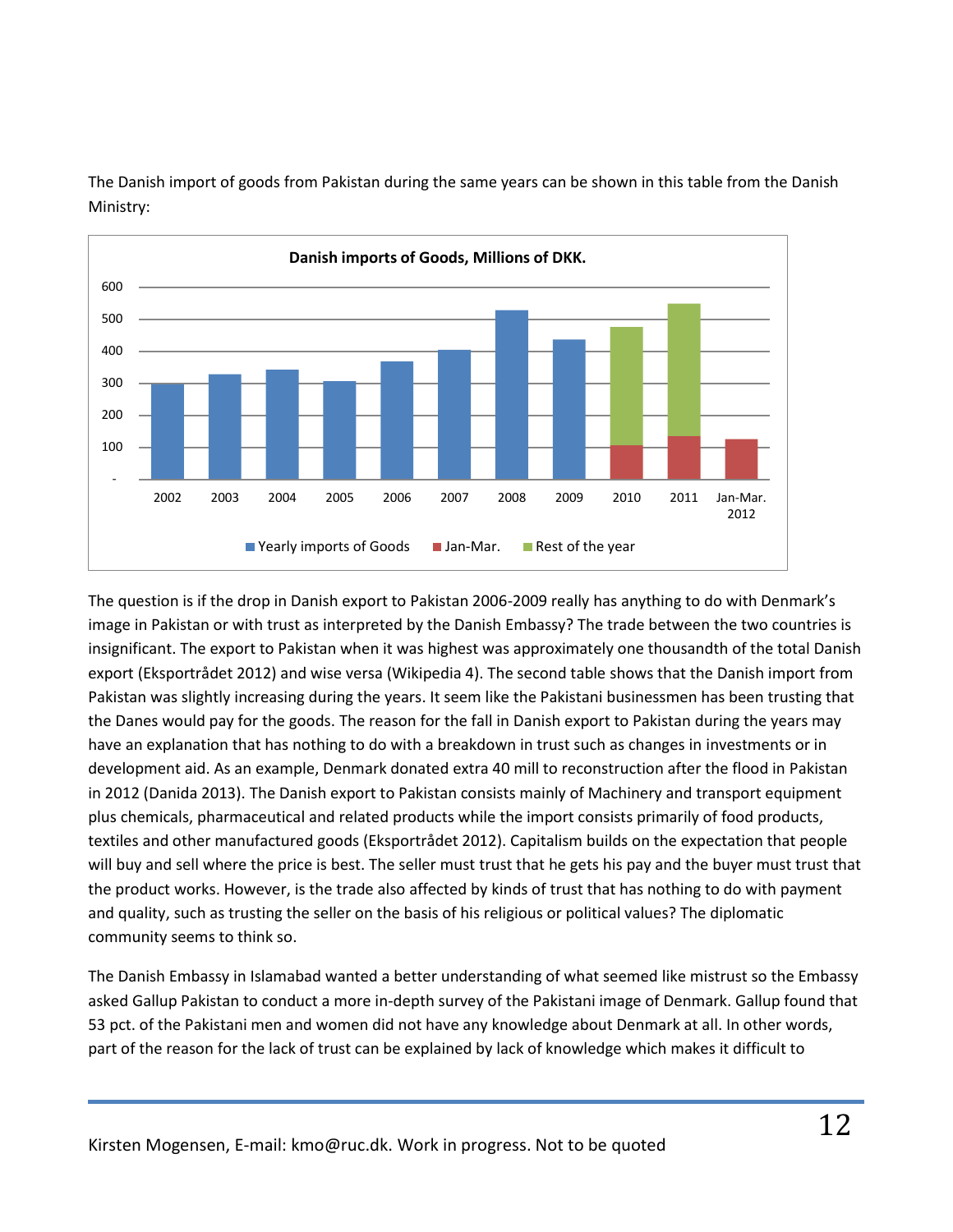estimate the risk of trusting.

Among 535 men and women who had some awareness, 66 pct. had a negative opinion about Denmark while 33 pct. evaluated it as "good" or "very good". Only one pct. did not make a clear judgment. Those who had a positive view of Denmark justified it with a reference to the level of development, wealth and education plus general moral and natural beauty. Those who had negative views of Denmark explained it with religious values like blasphemy, lack of respect for Muslims and foreign policy. It is interesting that the majority so easily could categorize the Danes as good or bad because it indicate a stereotyped view without nuances (Long & Wall 2012: 106-111) and it may be interpret as lack of knowledge, which again may lead to lack of trust. Following this rationale, information may improve the foundation for trust.

In order to improve the image the Danish Embassy designed a Public Diplomacy strategy targeted the 53 pct. that did not already have a clear opinion. The logic here is similar to that of election campaigns in the USA that also to a large extend have the undecided voters as target (personal observation 2012). And the messages in this branding campaign were three which all too some degree are linked to respect for religious values:

- 1. Equal rights for everyone despite gender, race and religion
- 2. Respect for other religions / cultures
- 3. Support for Global development (Akhtar 2013)

To get the messages across the Embassy first mapped relevant opinion makers and then based on that mapping created trust based networks with media people as well as other opinion actors. The network members received a stream of messages, tailor-made news content, and exchange programs e.g.

For every Public Diplomacy event, the embassy made a goal description, including what the key message was and how it related to the three central messages. A list of such initiatives shows that trust building played an important role in the strategic argumentation, e.g. the embassy wrote these stories:

Denmark bought Pakistani dates that would be used for nutrition bars for Danish children. The key purpose of that story was to support the "trust-relationship" on the trade market.

The Ambassador climbed a mountain together with a female mountain climber. One of two key messages in this case was that Denmark had "trust" in Pakistani youth.

One of the lessons that the Embassy has learned so far is the fundamental value of trust building through networks (Akhbar 2013).

The official website for the Danish Embassy in Islamabad is also used to communicate the three central messages. Besides the official information about Denmark and services provided by the embassy there is as an example a story called: "Muslims in Denmark". This story is illustrated with a portrait of a smiling young female dressed in hijab. Another headline reads: "Strategy for Denmark's Development Cooperation" (Embassy 2013). These and other items on the Embassy's website are clearly targeted the Pakistani population and not the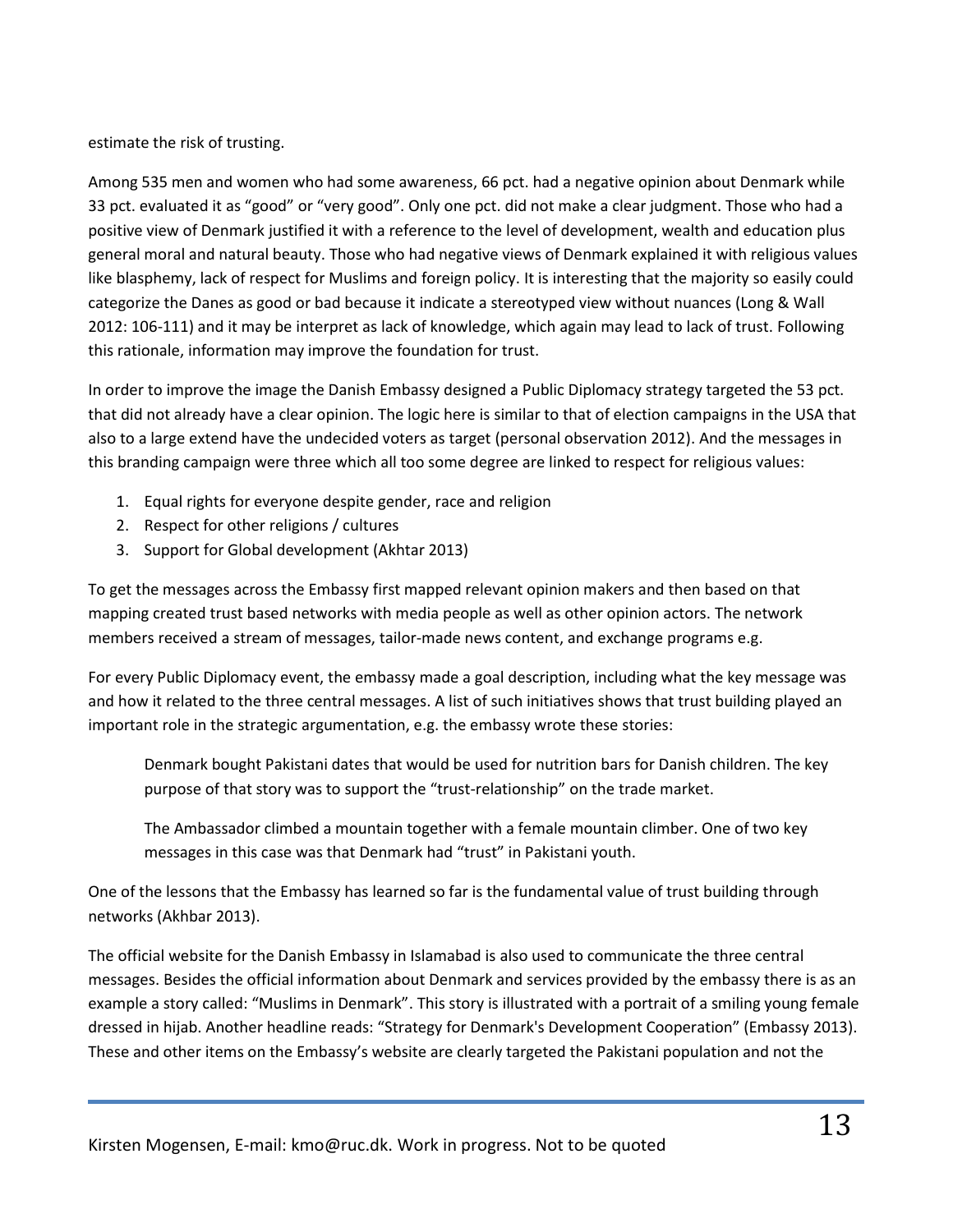Danish expatriates in Pakistan. They are examples of Public Diplomacy. A more traditional diplomatic website that does not include Public Diplomacy is the website created by the Pakistani Embassy in Copenhagen the (Pakistani Embassy 2013). This website is designed for Pakistani expatriates and for Foreigners who will buy from, visit or study in Pakistan. The Pakistan Embassy does not try to seduce Danes with stories about the good life of Christians in Pakistan or how Pakistan contributes to Danish welfare. It may be that Denmark is more concerned about the nation's image among Pakistanis than Pakistan is about that country's image among Danes. An alternative interpretation is that Pakistan does not trust in the value of Public Diplomacy.

According to its communication consultant the Embassy has succeeded in improving the image of Denmark in Pakistani media (Akhtar 2013), however we don't know how the relationship is between media image and trust.

## <span id="page-13-0"></span>**Discussion and conclusion**

As previous stated, the purpose of this case study is to explore how the cultural context influences the possibility for trust building through Public Diplomacy at multiple levels.

Based on the study, it is not possible to make conclusions that can improve best-practices in Public Diplomacy. Rather, this explorative study has brought to attention several questions that will need further investigation.

One question that we may ask is what the logic is behind Public Diplomacy in the 21st century. From a purely academic perspective it is interesting that the Western countries have embraced Public Diplomacy during the last decade while other countries do not seem to find it important. As an example, the Pakistan Embassy in Copenhagen shows no signs of Public Diplomacy on their website. Obviously, there are people in Pakistan who are very well aware of the concept, so the reason for lack of Public Diplomacy is not ignorance. The question therefore is: Do some countries simply not trust the value of Public Diplomacy? It that is the case, the next question may be if it is possible to influence people if they don't believe in the value of this form of communication? It could be that they don't practice Public Diplomacy because they know from themselves that it has no value. To what extend do people have to trust means of communication in order to be affected.

A survey shows that Pakistanis places Denmark and its democratic allies very low compared to other countries when asked which countries they trust most. Coincidently, a survey shows that the majority of those Pakistanis who knows something about Denmark have a negative opinion about the Danes and that this has to do with the Muhammad cartoons and with a general feeling of disrespect for Muslim's values. However, is there a logical connection between the publication of the cartoons and the lack of trust? It sounds plausible, yes, but does general trusting require a perception of shared values? It would be interesting to know how the relationship between the two nations was before the crisis. How did Pakistanis rank Denmark on a trust scale before the Muhammad cartoons? If we look at who they rank at the top, it is not democracies. Have Denmark ever enjoyed the trusting of the general population or even benefitted from overall positive news coverage in Pakistan? What role does trustors perception of trustee's worldviews play in trusting?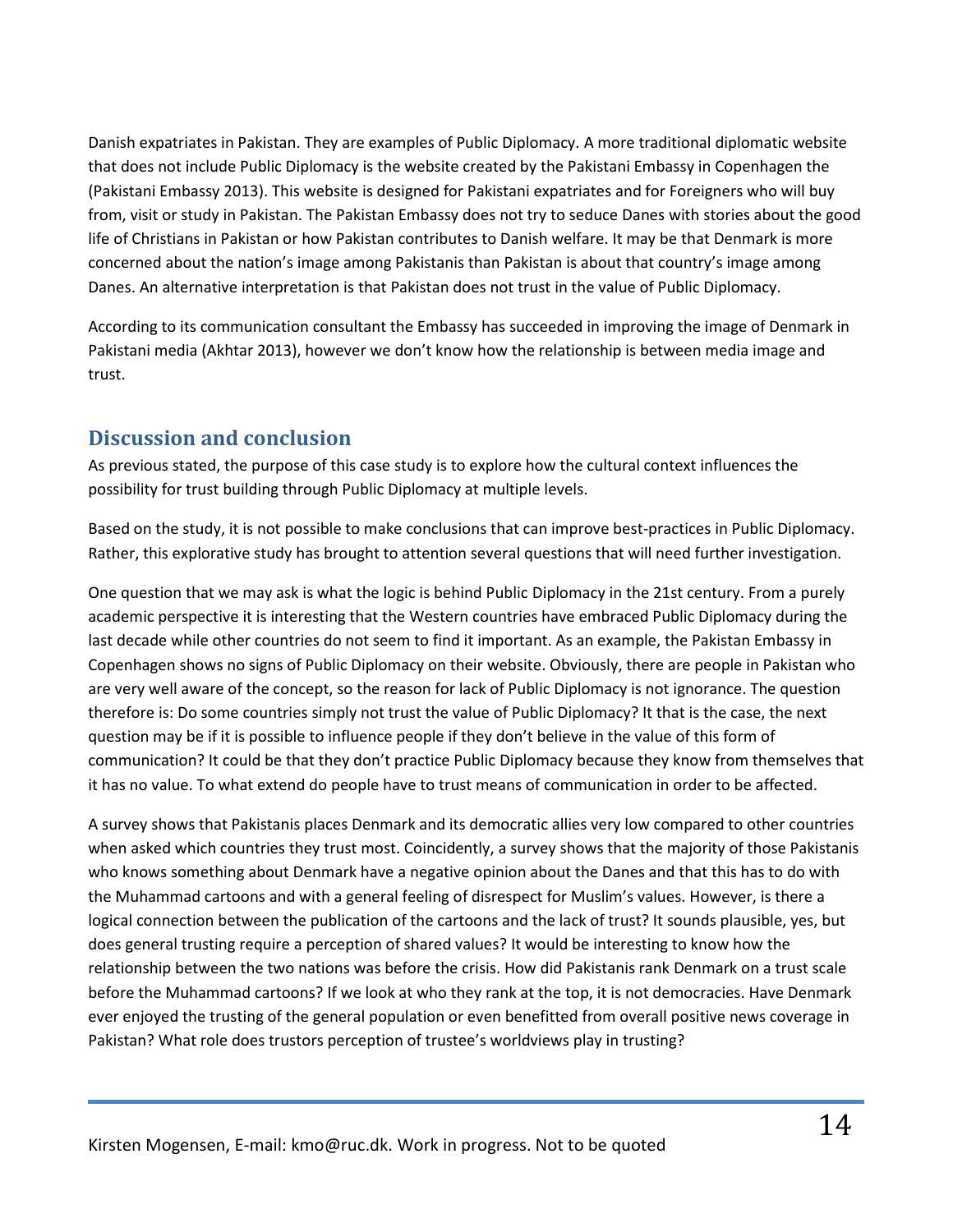A number of different surveys indicate that trusting plays a fundamentally different role in Pakistan than in the Nordic countries. How is it possible to create a trusting atmosphere with people who on a basic level distrust institutions and other people – especially strangers? The tendency to trust neighbors more than strangers indicates that personal knowledge of another person plays a major role for the level of trust and that may have to do with expectations. It is easier to judge the level of risk when one knows the other person. In that case Public Diplomacy may help break stereotypes by creating situations where the parties come to know each other. In theory, though, trusting could also be linked to reciprocity. To what extends must trusting must be mutual? Is it, for example, possible that the Danish Embassy in Islamabad can persuade Pakistanis into trusting Denmark if the Danes are not trusting the Pakistanis?

An interesting research question is if the signs of trustworthiness differ from culture to culture. When creating a Public Diplomacy campaign, a country may emphasis signs that are considered trustworthy in own culture but is not considered trustworthy in the receiving culture. Especially when operating in an un-known territory, a trust-seeking suitor will always run the risk of being a fool.

We don't know to what degree trust in one self has influence on how a person is perceived as trustworthy by other people, especially people in different cultures.

Another interesting question is how trade is affected by kinds of trust that has nothing to do with payment and quality, such as trusting the seller on the basis of his religious or political values? The widespread interest in CSR these years indicate that there may be a connection, and the Danish nation-branding campaign also assumes that there is such a connection. If it is the case, how do we then create trust in the trade market without converting to another religion?

Denmark makes reference to development help and relief support in the hope that it will contribute to trust. The logic is that the Danes care about the Pakistanis. However from a research perspective it is relevant to ask, if unilateral gift giving? What would motivate the receiver to trust the giver and vice versa?

These are some of the questions that need to be answered in order to get a better understanding of cross cultural trust building.

## <span id="page-14-0"></span>**References**

- Agahi 2012, *, Agahi Awards 2012* [Homepage of Mishal Private Limited 2012], [Online]. Available: <http://www.agahiawards.com/2012/> [2013, 5/3/2013].
- Akhtar, H. 2013, *PR strategi for Pakistan: Hvordan vender man mediebilledet*, Power Point Presentation edn, Roskilde University.
- Angell, S.I. 2010, "Norges nasjonspromotering mellem nation branding, cultural diplomacy og økonomisk nationalisme" in *Den Jyske Historiker*, ed. P.V. Klüver, 126th edn, Aarhus Universitet, Aarhus, Denmark, pp. 40-40-59.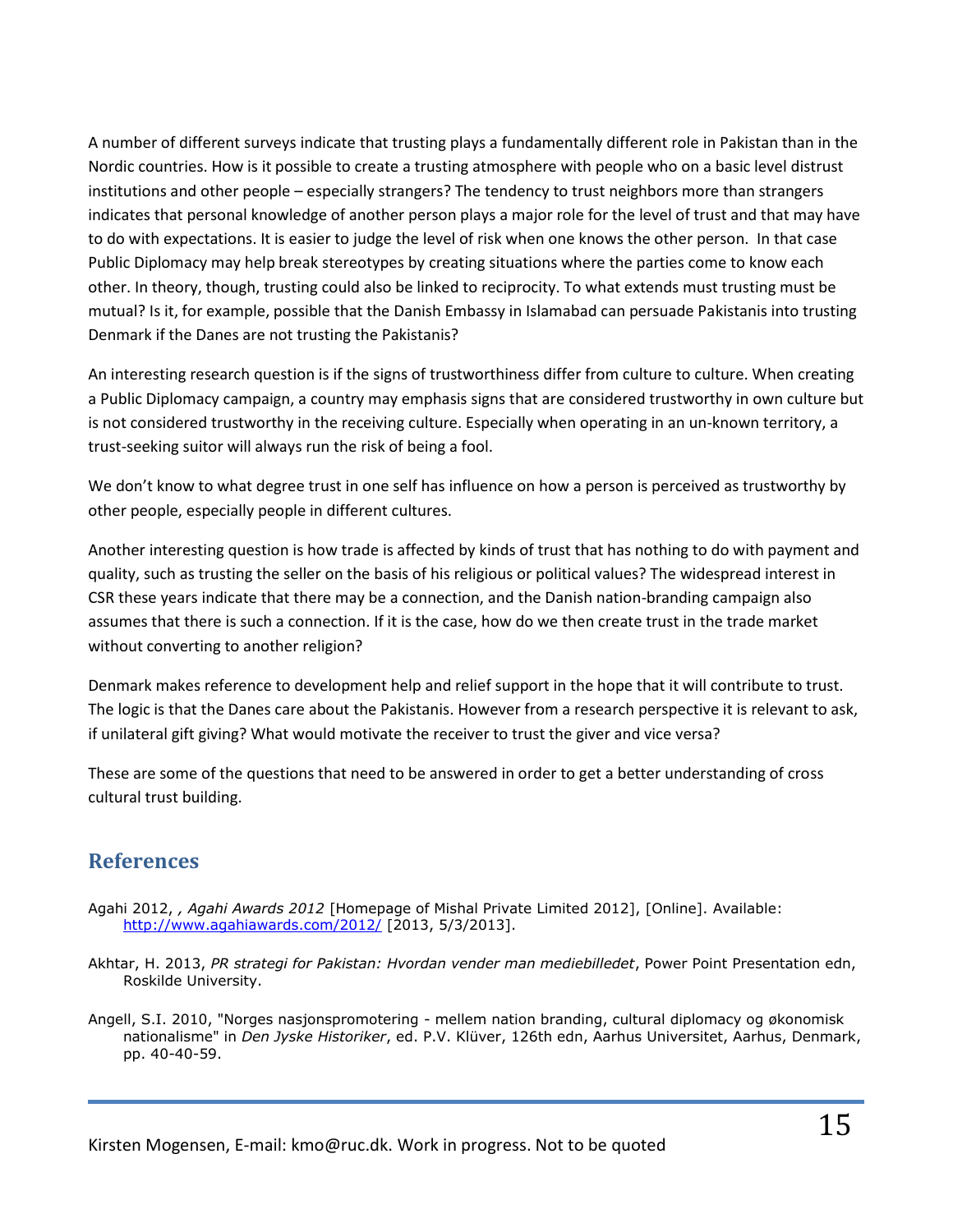- Brown, K.A. & White, C.L. 2011, "Organization-Public Relationships and Crisis Response Strategies: Impact on Attribution of Responsibility", *Journal of Public Relations Research,* vol. 23, no. 1, pp. 75-75-92.
- CPJ 2013, 4/16/2013-last update*, 52 Journalists Killed in Pakistan since 1992/Motive Confirmed* [Homepage of Committee to Protect Journalists], [Online]. Available:<http://cpj.org/killed/asia/pakistan/> [2013, 5/3/2013].
- Danida 2011, *, Case: Dansk bistand til genopbygning i Pakistan* [Homepage of Udenrigsministeriet], [Online]. Available:<http://um.dk/da/danida/det-goer-vi/aarsberetning2010/5/case-bistand/> [2013, 5/11].
- Denmark.dk 2013, *, FACTS AND STATISTICS* [Homepage of Ministry of Foreign Affairs of Denmark], [Online]. Available:<http://denmark.dk/en/quick-facts/facts/> [2013, 5/3/2013].
- Eksportrådet 2012, 6/2012-last update*, Eksporten i tal* [Homepage of Ministry of Foreign Affairs in Denmark], [Online]. Available:<http://um.dk/da/eksportraadet/markeder/eksporten-i-tal/> [2013, 5/3/2013].
- Embassy 2013, *, Denmark in Pakistan: Ministry of Foreign Affairs of Denmark* [Homepage of Ministry of Foreign Affairs of Denmark], [Online]. Available:<http://pakistan.um.dk/> [2013, 5/6/2013].
- Frelle-Petersen, C., Thelle, M.H., Hansen, M.B. & Jespersen, S.T. 2012, *Evaluering af Handlingsplanen for offensiv global markedsføring af Danmark 2007-2012*, Erhvervs- og Vækstministeriet, Copenhagen.
- Gallup Pakistan 2013, *, Gallup Pakistan* [Homepage of Gallup Pakistan], [Online]. Available: <http://www.gallup.com.pk/> [2013, 5/2].
- Gilani 2013, 2/6/2013-last update*, Trust And Confidence Index 2013: Religious Leaders, Educational Institutions And Media Enjoy High Trust From The Public, NGOs Rank Low. GILANI POLL/GALLUP PAKISTAN* [Homepage of Gilani Foundation], [Online]. Available: http://site.qilanifoundation.com/?p=1719 [2013, 5/3].
- Gilani Research Foundation 2012, 3/14/2012-last update*, Widespread Skepticism About The Sincerity Of Rulers, Survey Shows 53% Of Pakistanis Are Highly Skeptical About Rulers, 29% Are Partially Skeptical. Only 12% Take A Favorable View. GILANI POLL/GALLUP PAKISTAN* [Homepage of Gilani Research Foundation], [Online]. Available: <http://site.gilanifoundation.com/?p=422> [2013, 5/3/].
- Gillespie, N.A. & Mann, L. 2004, "**Transformational leadership and shared values: the building blocks of trust**", *Journal of Managerial Psychology,* vol. 19, no. 6, pp. 588-588-607.
- Holm, K.A. 2009, "Public Diplomacy de to første år" in *Danmark i Dialog med verden: Eksempler på dansk public diplomacy i praksis*, ed. F. Johannesen, 1st edn, Udenrigsministeriet, Copenhagen, pp. 3.
- JDS 2013, *, Confidence in Government* [Homepage of ASP/JDS], [Online]. Available: <http://www.jdsurvey.net/jds/jdsurveyActualidad.jsp?Idioma=I&SeccionTexto=0404> [213, 5/11/2013].
- Johannesen, F. 2009, *Danmark i Dialog med verden: Eksempler på dansk public diplomacy i praksis*, 1st edn, Udenrigsministeriet, Copenhagen.
- Möllering, G. 2013, "Process views of trusting and crisis (electronic copy of draft chapter found on [http://ssrn.com/abstract=2109376\)"](http://ssrn.com/abstract=2109376)) in *Handbook of Advances in Trust Research*, ed. Bachmann,